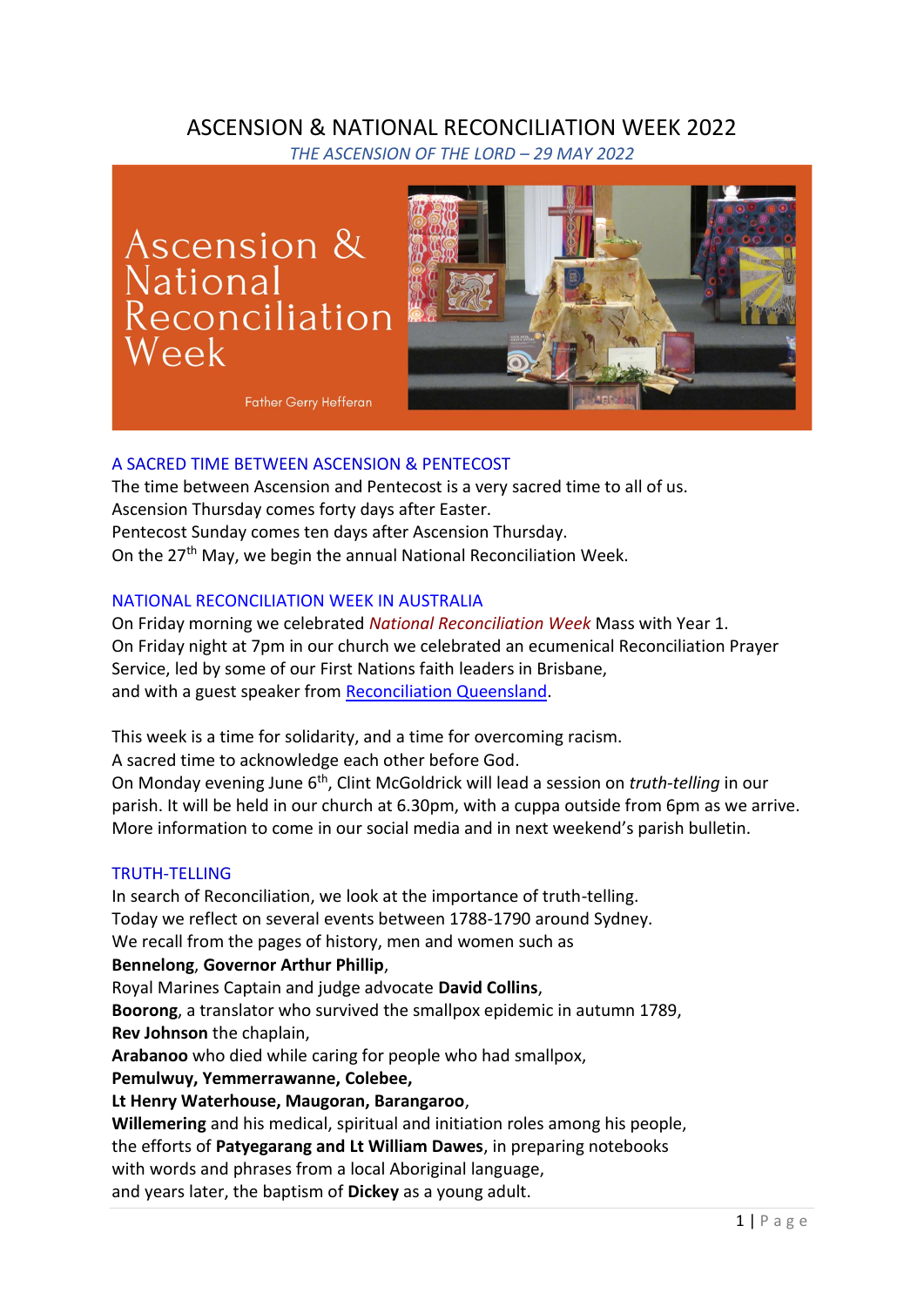We look at some of the differing historical interpretations behind the factual events of

- Captain Phillip ordering the kidnap of some Aborigines, which led to the kidnap of Arabanoo at Manly Cove on December 31<sup>st</sup> 1788 and his death from smallpox about May 18<sup>th</sup>, 1789.
- of the spearing of Arthur Phillips by Willemering on the 7th September 1790 at Manly Cove
- the exchange of gifts between Phillip and Maugoran of the Burramattagal, ten days later on the 17<sup>th</sup> September that year
- and the visit by Bennelong and others on the  $8<sup>th</sup>$  October that year. **[sharing for a few moments on the above truth-telling and interpretations]**

### ASCENSION

Ten days after the Ascension, the disciples changed forever at Pentecost with the coming of the Holy Spirit.

(In Australia, Ascension Thursday is not a public holiday,

and it can be difficult for people on a workday to get to Mass.

So we reduce the ten days from Ascension Thursday to Pentecost,

to seven days from the Sunday after the Ascension to Pentecost Sunday,

so that we can all celebrate the Ascension together at weekend Mass.)

Before today's text, we read

*'Then he opened their minds to understand the scriptures'*  Jesus explained at the Ascension about the coming Pentecost.

#### ACTS 1:1-11

In the First Reading today from Acts of the Apostles 1:1-11, we hear

*'This', he said, 'is what you have heard from me; for John baptized with water, but you will be baptized with the Holy Spirit not many days from now.'* 

and

*'But you will receive power when the Holy Spirit has come upon you; and you will be my witnesses in Jerusalem, in all Judea and Samaria, and to the ends of the earth.'* 

Christians are witnesses of Jesus.

Jesus did not say to capture or conquer other nations or peoples. He commissioned the disciples as witnesses.

From a Christian perspective, *truth-telling* also admits our sins against Jesus, and against humanity and creation.

Through the Holy Spirit, we have the courage to speak the truth.

Let us listen to today's Gospel. It reminds us of the joy of witnessing to Jesus Christ.